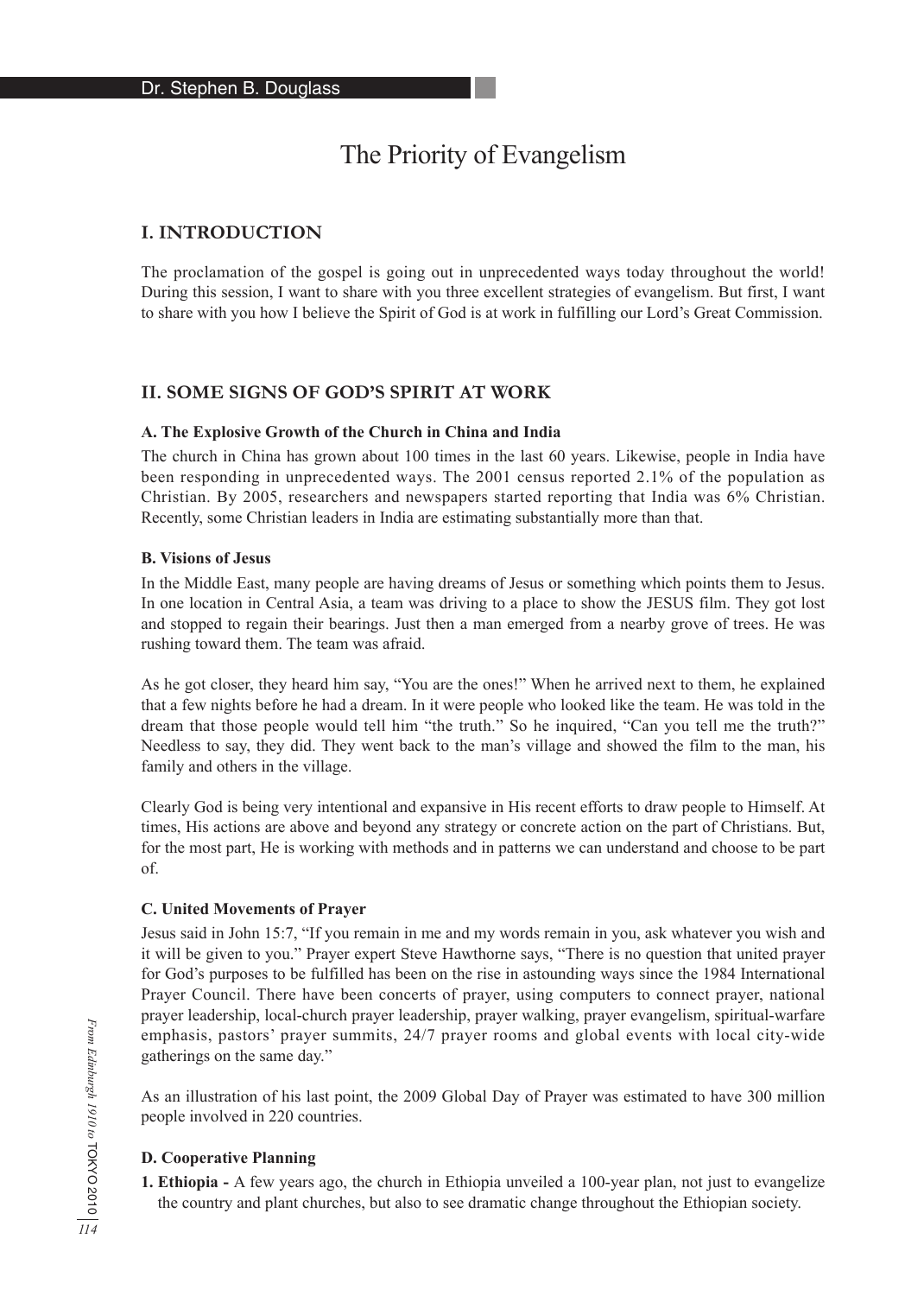- **2. Back to Jerusalem**  Many Christians in China are part of the "Back to Jerusalem" movement. They believe that the gospel mainly went west from its beginning in Jerusalem. Now it is present in great strength in China. They believe it is their mandate to take the "relay-race baton" of the gospel further west until it arrives back in Jerusalem. If you think of the countries between Tibet and Jerusalem, you realize many Chinese missionaries will die in that quest. But, they are prepared for that and are making their plans.
- **3. Unreached People Group Networks** In the summer of 2000, a number of mission leaders were attending the Amsterdam 2000 meeting sponsored by the Billy Graham Evangelistic Association. As the challenge was given to find ways to engage and reach the remaining Unengaged Unreached People Groups (UUPG), some of the leaders committed to seeing that happen. They began to dream of the day that researchers would not be able to find even one UUPG.

In the last several years, there has been significant progress toward that goal. Of the 639 UUPGs of populations of over 100,000 (as of four years ago), two-thirds have been engaged or reached and most of the rest have been adopted. More than 4000 full-time and part-time workers have gone to achieve engagement during that time. And substantial planning has occurred to finish the task with not only the larger UUPGs, but with the smaller ones, as well.

#### **E. Unity and Partnerships**

In John 17:20-21, Jesus prayed, "My prayer is not for them alone. I pray also for those who will believe in me through their message, that all of them may be one, Father, just as you are in me and I am in you. May they also be in us so that the world may believe that you have sent me." I have been involved full-time in missions for over 40 years, and I sense that kind of unity is truer now than it was before. My wife and I meet every six months with the couples who lead five other major college and high school ministries. We mainly share and pray for one another. Similarly, those who lead many of the U.S.-based missions organizations meet for a few days every year. We share ideas and best practices freely. We discuss and pray for challenges we face.

As another example, in 1998 a partnership was formed involving the JESUS Film Ministry of Campus Crusade for Christ and the global missions effort of the Church of the Nazarene. The JESUS Film Project provided films and projectors and the Nazarene Church provided workers to show the film and plant churches.

Since then, God has used that partnership to see over 55 million exposures to the gospel, with nearly 10 million indicated decisions; 3.5 million people have entered into follow-up, and 22,000 churches or preaching points have been established.

#### **F. Breakthroughs in Bible Translation and Illiteracy**

There have been some very substantial barriers to the spread of the gospel through the years.

**1. Illiteracy -** About two-thirds of the population of the earth cannot be easily discipled through written materials. In recent years, tremendous progress has been made in developing ministry approaches which do not require people to read. Audio materials have been developed, for example, which can systematically disciple a person from beginning as a new Christian, to becoming mature in Christ and even becoming a pastor or missionary without ever assuming that person learns to read.

Some strategies of Bible translation can use the telling of 50-60 carefully selected Bible stories to plant discipleship groups and even churches. In one fairly closed situation in northeast Africa, a number of national missionaries were trained in this approach. As they learned specific Bible stories, they went to nearby villages to share them at great personal risk. During the training, two small listening groups were started. The people in those groups met each week to learn new Bible stories and be prepared to share them with their neighbors. In just six months after the initial training, the people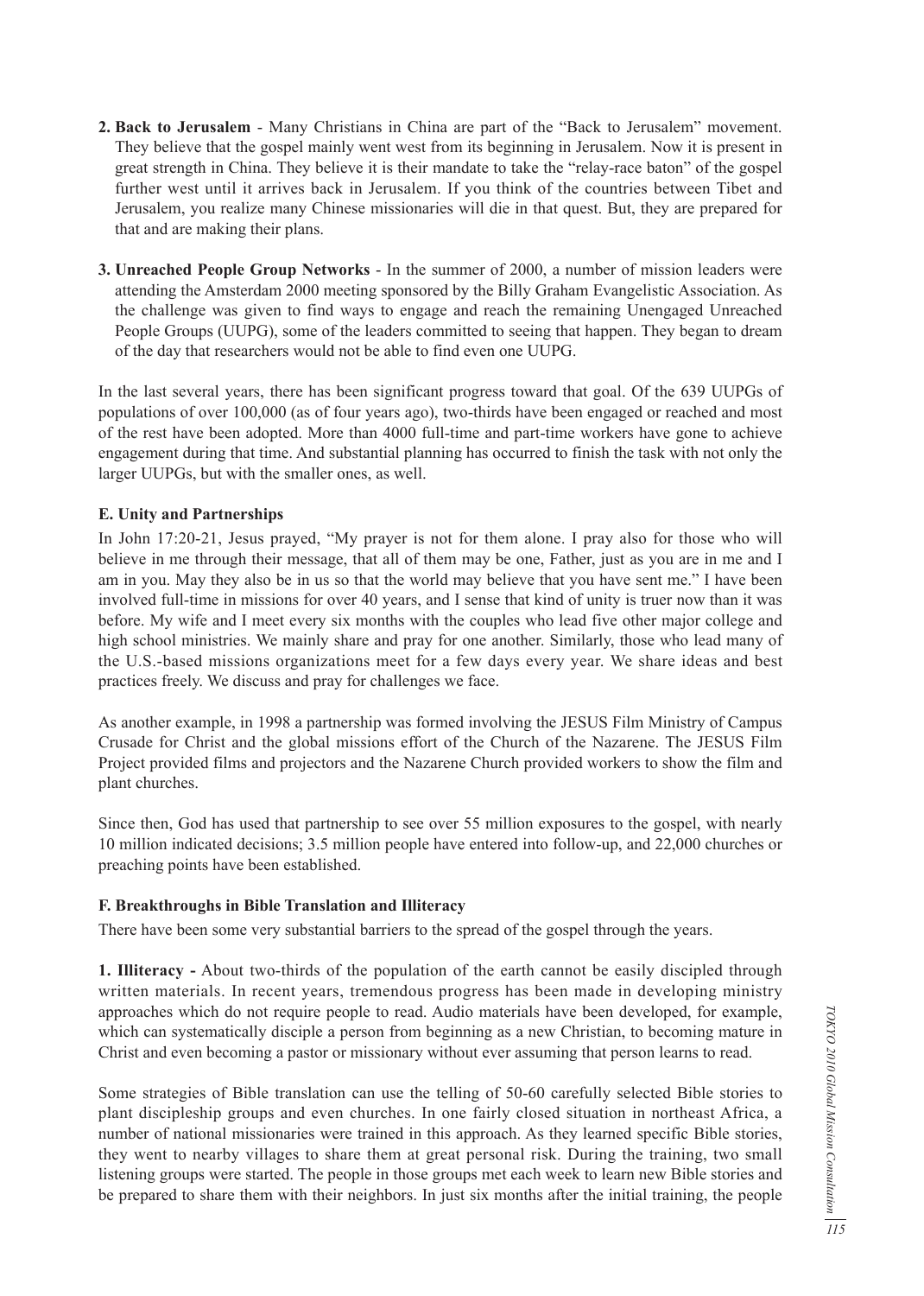in the two groups saw 30 more people come to Christ and two house churches were started.

Some of the 30 new believers used the same strategy to lead 50 more people to Christ and plant more house churches. As of the last report, there were nine house churches in all.

**2. Bible Translation** - Another significant historical barrier to the spread of the gospel has been the lack of Scripture in people's heart languages. Not too many years ago, Wycliffe Bible Translators projected that it would take 150 years to complete the task of Bible translation.

However, things have changed dramatically. It used to take 13 years to translate enough of the Bible to start a church. Now it takes much less time. Nationals are more involved, translation is often done in clusters of similar languages, and computers can be used to assist in the process. Wycliffe now projects that by the end of 2025 a Bible translation project will be started in every language that will ever need one.

Think about it! Never in the history of time has the Bible been available to everyone on earth. But, soon it will be.

**3. Quicker Use** - On top of just availability, Scripture translation is being sequenced to fit into the best timing for local church planting efforts. For example, a partnership has recently been formed called the End to End Partnership. The strategy is to locate a local church planting movement organization to ask what languages they are prepared to use as soon as possible. As needed, Wycliffe and their partners translate the script from Luke for the JESUS film as a first priority. As soon as the script becomes available, the JESUS Film Project dubs that language to create the film. Also, the Bible translators work on portions of the New Testament and certain critical Old Testament stories. Those translations serve as scripts to be recorded by Faith Comes by Hearing.

So, in a fast, seamless process Scripture can be made available to be shown on film and played in audio form for listening groups. Then the local church planting movement organizations put those materials to work as soon as they become available.

# **III. CREATIVE EVANGELISM STRATEGIES**

Now let me elaborate on three specific ways you can take advantage of how God is opening evangelistic doors today.

## **A. Using Short Films**

If we are going to reach all nations, all people groups, and all generations, we need to speak in the languages they speak. The 'language' of this upcoming generation -- those urban dwelling, technologically savvy, 13-35 year olds – is entertainment. To reach this people group with the gospel, we need to speak their dialect, the dialect of Arts, Media, Music and Film.

The Global Short Film Network uses intriguing short films – from 1-10 minutes in length – to connect with this new generation, one that is visually oriented. The short films get the attention of students and young adults, stimulating discussions in a matter of minutes.

The Global Short Film Network is about using short films to springboard into conversations about Christ. How is this done? First of all, by creating great films that are both fun to watch and stir up deeper issues we all deal with -- themes like brokenness, self-image, love and forgiveness.

Second, the Global Short Film Network teaches young filmmakers around the world how to make films that speak directly to their culture in their own words. In just this past year, the Global Short Film Network with the help of Hollywood professionals, conducted film schools in Egypt, Hong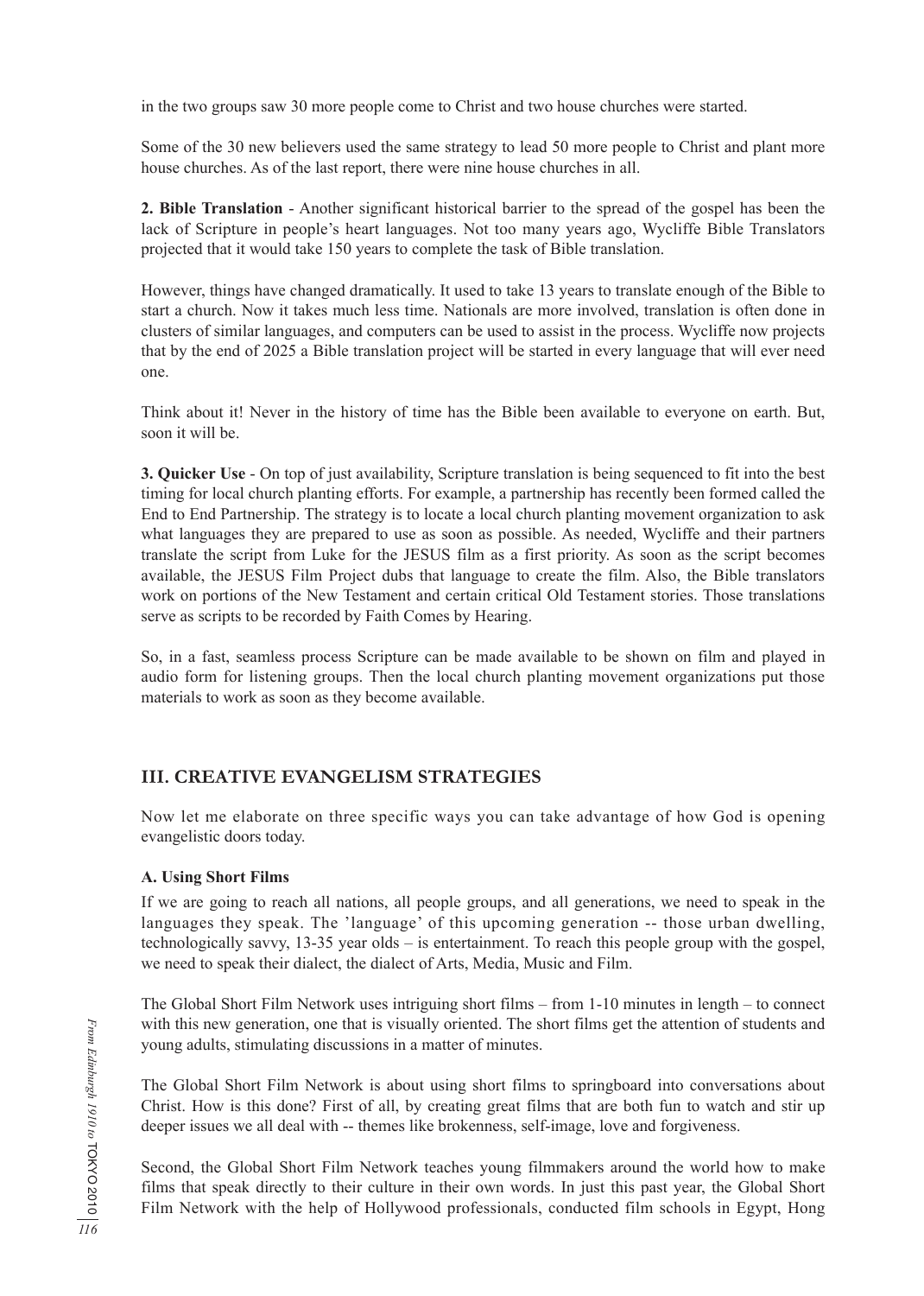Kong, the Caribbean, Thailand, New Zealand and East Asia - coaching promising filmmakers in the essential skills needed to tell the visual stories of their culture.

Finally, they focus on equipping people with ideas of how to share these films and start conversations with their friends and families.

Just a few weeks ago, someone that the Short Film Network trained in the Caribbean, from Guyana, gave a report on his Facebook:

I'm a youth pastor at a juvenile prison. Every week I give Bible lessons to the group. But, I have seen that the interest of the group is not so great anymore. I tried a lot of things, but I couldn't get their attention.

Last week I took my projector and laptop and showed them a short film. After that, we talked about it. It was so AWESOME. I got everyone's attention, and we had a really good conversation after the movie. I think that in the coming weeks I will be showing more short movies.

Maybe I can make a short film with them in the future. I hope so.

That's the power of a short film. It gets the discussion going with those who may be hesitant to talk. Don't miss using the power of a short film to reach the next generation. There is a short film, called "Venia," which gives you a little idea of the kind of impact that can be made in 5 minutes.

If you would like more information on how to get many of the short films already produced, visit the website at http://globalshortfilmnetwork.com.

#### **B. The Power of the Internet**

A second powerful medium of evangelism is the Internet. Millions of people are indicating decisions for Christ over the Internet every year. One of the most effective evangelism strategies in the world today is Global Media Outreach. Their vision is to give every person on earth multiple opportunities to accept Jesus Christ by 2020. Their mission, though, is not only evangelism, but discipleship that leads to the incorporation of new believers into local churches. They are located in the high tech area of California in the United States so they can immediately apply the emerging communication technologies to ministry for the Lord.

GMO currently has 102 highly segmented websites that draw more than 400,000 visitors daily. Of those, more than 60,000 indicate they have prayed a prayer to receive Jesus Christ as their personal Savior. Of those, 8,000 will give full contact information stating their interest in being discipled and eventually connected to a local church. In the course of any given week, Global Media Outreach will reach people in every major trade language from as many as 191 countries.

In 2009, GMO had more than 10.5 million indicated decisions, with 2 million new believers who gave full contact information. In 2010, based on first quarter results, GMO expects 20 million people to indicate decisions to receive Christ with 5 million of them who will express interest to join a small group or a local church.

There is a 2-minute video which captures the live action of what is happening as people log in to one of the GMO sites. If you want to go to the site live, it is www.greatcommission2020.com. The blue banner stands for those who are right now online reading the gospel message. And, when you see a yellow banner, it means a person has indicated a decision to receive Christ.

What I like about GMO is their desire to get people into discipleship and to try to connect them with other believers. They have recruited and trained almost 5,000 online missionaries who provide answers to questions, help new believers grow in their faith, and assist in getting them introduced to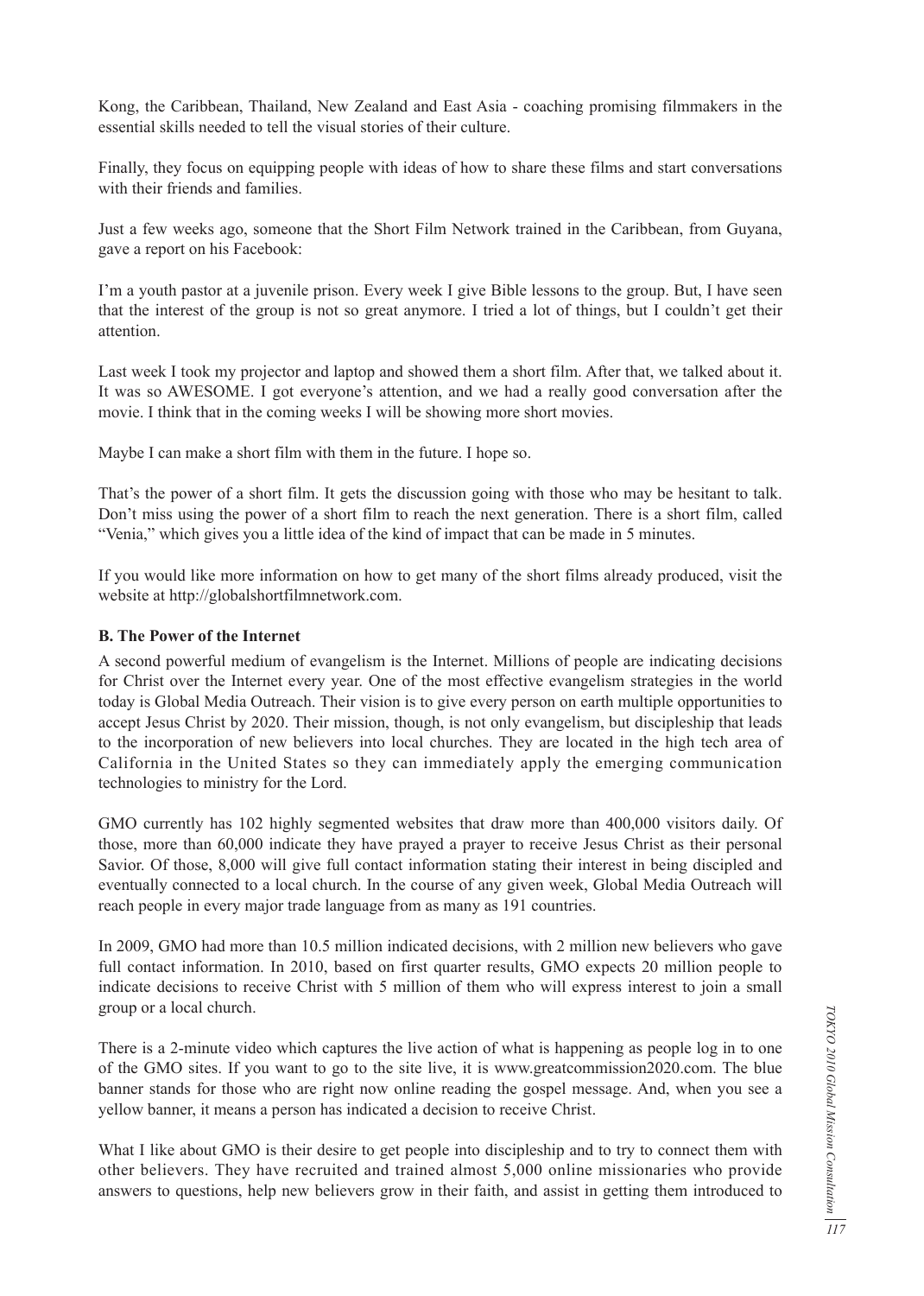local Christian movements. They are continually trying to measure changed lives. They sent out a survey to people who 6 months earlier had indicated decisions to receive Christ. Listen to these results:

8,509 surveys were received back from 185 countries. The top 12 countries, in order were: India, South Africa, United States, Philippines, Nigeria, Kenya, Malaysia, United Kingdom, Ghana, Canada, United Arab Emirates and Indonesia.

- Assurance of Salvation 87% were "very certain" that they now knew Christ as their personal Savior
- Change in Biblical world view and life experience 72% said their thoughts/actions were changed by a prompting of God's Spirit "daily"
- Daily Bible reading 44% read their Bible daily and  $30\%$  1 2 times a week
- Attending church/small group regularly 63% attend church or meet with a small group weekly
- Daily prayer 58% spend 10 minutes or more daily in prayer
- Sharing their faith 92% have shared their faith with others

## **Can the world really be reached by 2020?**

Recently, GMO launched the Jesus2020 site in multiple languages with the goal of giving every person on earth multiple opportunities to accept Jesus Christ by 2020. GMO believes that the future of network technology is going to be about mobile receiving devices powered by solar energy. The O3B Project (Other 3 Billion) will launch 5 satellites in the next few years that will provide connectivity to every person in the world.

GMO believes Apple has changed the game with iPad, introducing the notion of sensory computing which will allow a person to touch an image in order to get information. GMO is now developing concepts to touch a picture, which will generate a gospel presentation in an audio or video format. With these technologies, the Jesus2020 Site is expected to generate between a half-billion to one billion people indicating decisions for Jesus Christ by 2020.

If your organization or denomination would like to become a partner with Global Media Outreach, there are two possibilities:

1. Recruit e-Missionaries. Local churches are tremendously energized when its members get involved in evangelism and discipleship following up responses from the Internet. To get involved, contact GMO at gmojoinus.com. Online missionaries are needed in the following languages: English, French, Italian, Chinese, German, Urdu, Spanish, Russian, Farsi, Japanese, Portuguese, and Swedish.

2. GMO is looking for a few partners who will help them open the next 23 language sites. If you have ministry locations in any one of the following languages, you might be interested in becoming a facilitating partner to launch the Jesus2020 site in that language: Arabic, Bulgarian, Croatian, Czech, Danish, Dutch, Finnish, Greek, Hebrew, Hungarian, Indonesian, Korean, Latvian, Lithuanian, Norwegian, Polish, Romanian, Serbian, Slovak, Thai, Turkish, Ukrainian, Vietnamese. This would involve an initial investment of \$20,000 to bring the site up and provide an advertising budget to draw people to the site. If you are interested in this option, contact Walt Wilson at waltwilson2000@aol. com.

# **C. The Dramatic Impact of Feature Films.**

Over the past thirty years, the most prolific tool of evangelism that we have had in the ministry of Campus Crusade for Christ is the JESUS film. It has now been translated into nearly 1,100 languages. It has been shown in every country of the world and has generated more than 6 billion exposures to the gospel. New translations are still being completed every month.

Some of you have not yet seen the Story of JESUS for Children or the version of the JESUS film called "Magdalena." The following is a report from Cris Uy, who handles all of our film evangelism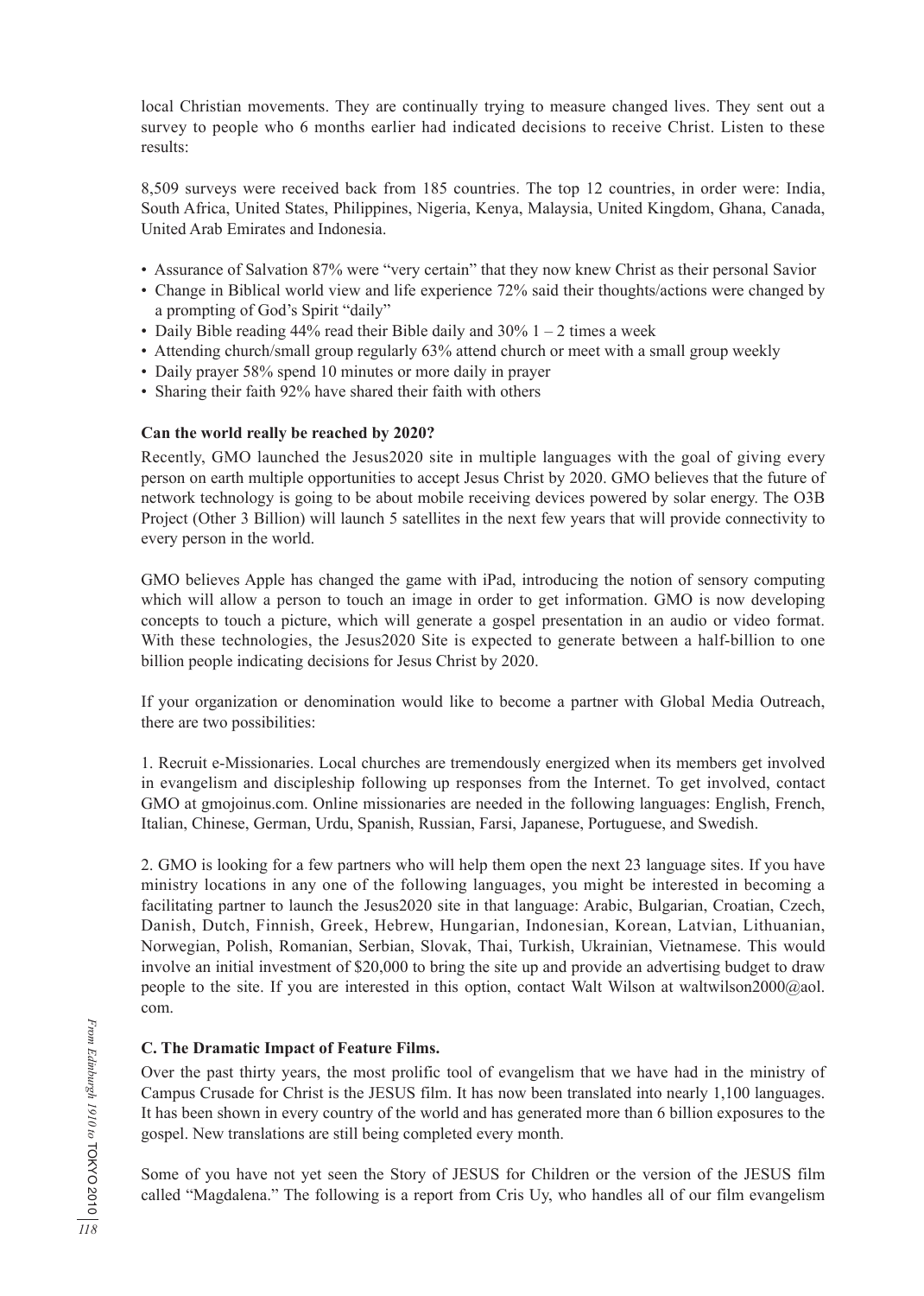throughout the Philippines, to bring you up-to-date on the JESUS film.

In early 2000, a mission mobilization gathering in Manila set up display booths representing a number of unreached people groups in the Philippines. One booth represented a Muslim people group living on an isolated island. Unlike all the other colorful and lively booths, it was the only booth that had nothing in it but a message that read, "Nothing is here because no one is there." The fact that no one was trying to reach this group caused different organizations and churches to come together and discuss what should to be done. These men and women shared their resources and sent three young Filipino missionaries to the island. These young workers taught the people how to set up their own health center, pharmacy and schools.

Central to the project was the use of the classic JESUS film, known to them as "Isa Al Masi." These missionaries changed the spiritual climate of the island. Today, the ministry is being led by indigenous leaders and the people have been reaching out to their fellow Muslims in the other islands around them.

The classic JESUS film is being used all over the southern part of the Philippines to help change the spiritual climate in that part of the country. In spite of wars and terrorism, the good news is being proTOKYO claimed to our cousins all over that area. If you walk in the marketplace, it is a common site to see and hear this familiar video being illegally sold by Muslim store-owners to their Muslim customers. They are selling pirated versions of the JESUS film in their language!

You are familiar with the Classic version of the film and I just talked about it. I want to introduce you to two other versions, and then find out in which languages you could still use translations of the Classic film.

We have two objectives in showing evangelistic films. The first objective is to filter out the ripe fruit that God has already prepared. The second is to help change the spiritual climate of the area, making it common for them to hear the name of Isa or Jesus. Two years ago we surveyed our staff working across the world and asked which stories from the scriptures appealed most to Muslim women. We then filmed these and introduced the Magdalena version of the JESUS film with 20 minutes of new footage. The response has been outstanding.

After we showed the English version of this film to our Muslim women friends in Mindanao, they said "This must be shown to all Muslim women." We just finished recording a new language of this film to be used all over Mindanao and in Sabah, Malaysia where hundreds of thousands of Filipino Muslims reside and work.

In Manila, on the other hand, a medical doctor, who heads up the National Children's Medical Center, has been using another version of the JESUS film called the "Story of JESUS for Children." He is using it to reach out to sick and dying children and comfort the grieving parents and nannies. In the Philippines, we now have this version available in three major Filipino languages. It is being used by Child Evangelism Fellowship and other groups who are working with children. You will receive copies of both Magdalena and the Story of JESUS for Children.

Finally, I want to say a word about the Classic JESUS Film. We are finding that it is very effective in the smaller language groups. However, we are now using DVD in most of the world, and are packaging it in new ways.

In your Handbook you will notice a listing of the 865 languages, over 50,000 people, that still do not have a translation. We are looking for partners in the translation and distribution of these languages. We will try to raise the finances, if you can help with the translation and the showings. The JESUS Film Regional reps will be available during the session and at their table.

Finally, I want to tell you a story of what happened in the Philippine national election. We have used